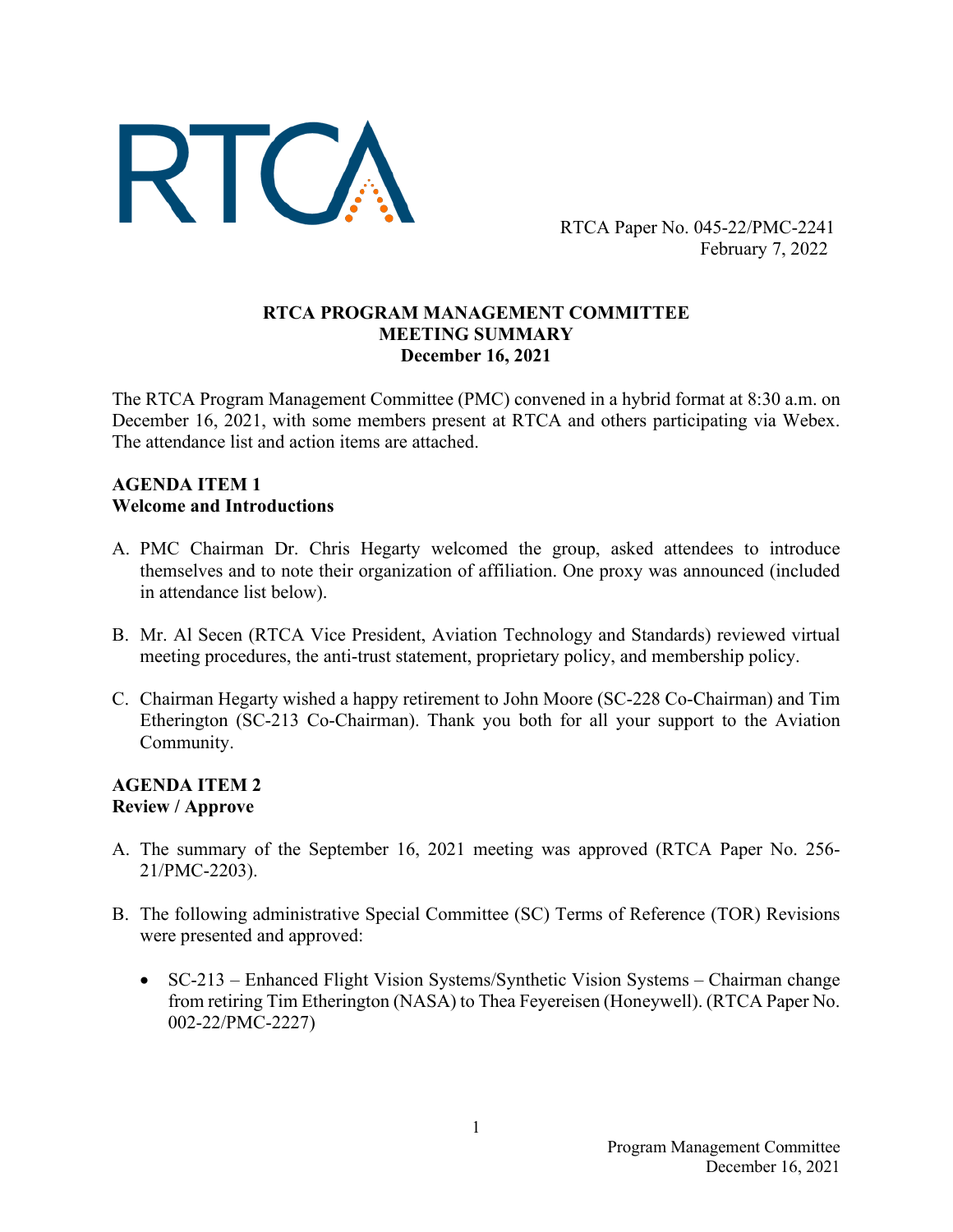- SC-228 Minimum Performance Standards for Unmanned Aircraft System Chairman change from John Moore (Collins Aerospace) to Jim Williams (JHW Unmanned Solutions LLC). (RTCA Paper No. 003-22/PMC-2228)
- SC-241 Cockpit and Cabin Cleaning Committee Changing to Active Monitor Status with approval of agenda item 3C. (RTCA Paper No. 004-22/PMC-222)
- SC-234 Portable Electronic Devices (PEDs) adding Secretary Sal Navidi (Honeywell). (RTCA Paper No. 005-22/PMC-2230)

# **AGENDA ITEM 3 Publication Consideration/Approval**

- **A. DO-235C –** *Assessment of Radio Frequency Interference Relevant to the GNSS L1 Frequency Band***, presented by SC-159, Navigation Equipment Using the Global Navigation Satellite System (GNSS)** 
	- Dr. Chris Hegarty, SC-159 Co-Chairman, presented.

This document was not completed in time for this PMC meeting. Due to the dependencies of other documents on this release, the group is hoping to request an out of cycle review and approval.

#### **B. DO-391 -** *Aeronautical Information System Security Framework Guidance***, presented by SC-216, Aeronautical Systems Security**

• Sam Masri, SC-216 Secretary, presented.

This new document is concerned with the overarching context of the shared responsibility for Aeronautical Information System Security (AISS) through the identification and description of topics which should be addressed. It deals with shared responsibility of all relevant stakeholders who are part of civil aviation. The purpose of security in this context should be understood as ensuring safety of flight and maintaining the operation of the civil aviation infrastructure without significant disruption.

• The PMC approved the document. It will be published as DO-391 concurrently with EUROCAE ED-201A.

# **C. DO-388A – Guidance Document on Aircraft Cleaning and Disinfection, presented by SC-241, Cockpit and Cabin Cleaning Committee**

• Chloe Morosetti, SC-241 Chairman, presented.

This document contains best practices and technologies for aircraft cabin and flight deck cleaning/disinfecting for use by all aircraft operators. It has been updated with the latest information and comments from the Centers for Disease Control and Prevention (CDC) and industry. Although the guidance is intended specifically for airline use, it could also be beneficial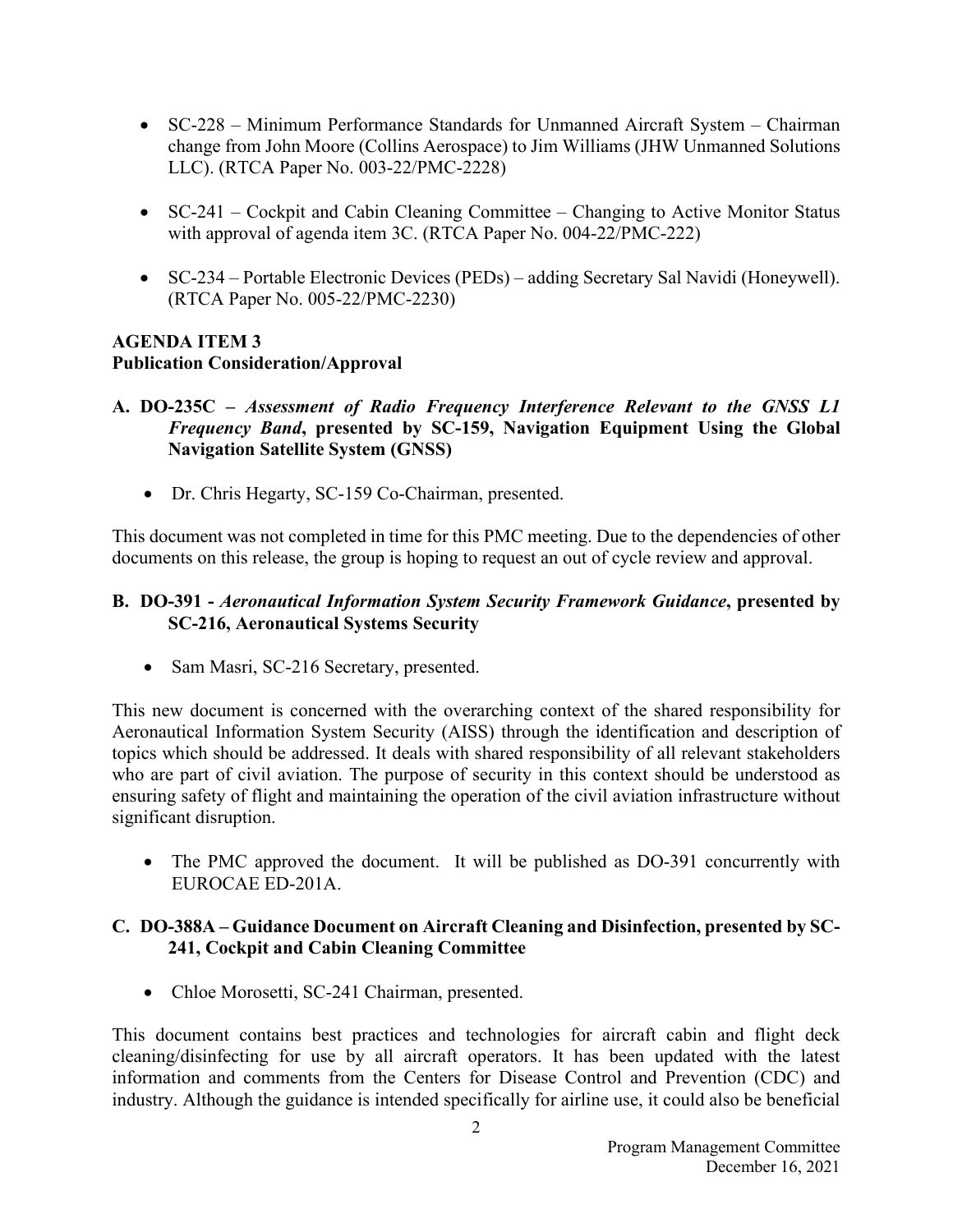to large charter operators, corporate and fractional ownership operators, and general aviation operators. It is intended to be a "living" document to be updated in the future as best practices and technologies improve, and so be useful for protection against this and any future pandemics. President McVenes extended a special thank you to Chloe for leading this important effort on such a short timeline. He also mentioned this endeavor was nominated for the National Aeronautic Association Collier Trophy. Although not awarded, it is quite an honor to the group for this recognition.

• The PMC approved the document. It will be published as DO-388A concurrently with EUROCAE ED-287A.

## **AGENDA ITEM 4 Integration and Coordination Committee (ICC)**

# **A. Spectrum and Surveillance Discussion Lead (SCs 228, 147, 186, and 209)**

• Clay Barber, ICC Chairman, presented.

As follow up to June and September presentations from SC-228 on potential guidance on future Advanced Air Mobility (AAM) operations, the ICC was tasked to bring SC-228 and other SCs as needed (possibly SC-147, SC-186, and SC-209) together for discussion on possible recommendations. Schedules have not allowed a meeting to be set up to date, so expect feedback by the March 2022 meeting.

#### **AGENDA ITEM 5 Action Item Review**

### **A. Investigate Pulling Requirements from Documents and Making Available in Separate format - Discussion**

• Al Secen, RTCA Vice President, Aviation Technology and Standards, presented.

RTCA staff received an updated demonstration from Securboration last week. This appears to be a usable product for members but would entail a change in process. Will request demo for next PMC meeting (Action). Initial action closed.

### **B. Ad Hoc for Spectrum Strategy Follow Up**

• Terry McVenes, RTCA President, presented.

Mr. McVenes reported the Ad Hoc determined it was in the best interest of industry to form a special committee on spectrum – RADALTs are just the tip of the iceberg – spectrum issues won't go away. Need to have documents ahead of time; need to be more pro-active; and start working coordination up front (hopefully!). The Ad Hoc drafted a TOR and RTCA is coordinating with EUROCAE for a joint effort. A lot of folks working on short-term mitigations for RADALT issues will be needed to work this effort. Expect March 2022 as starting time frame.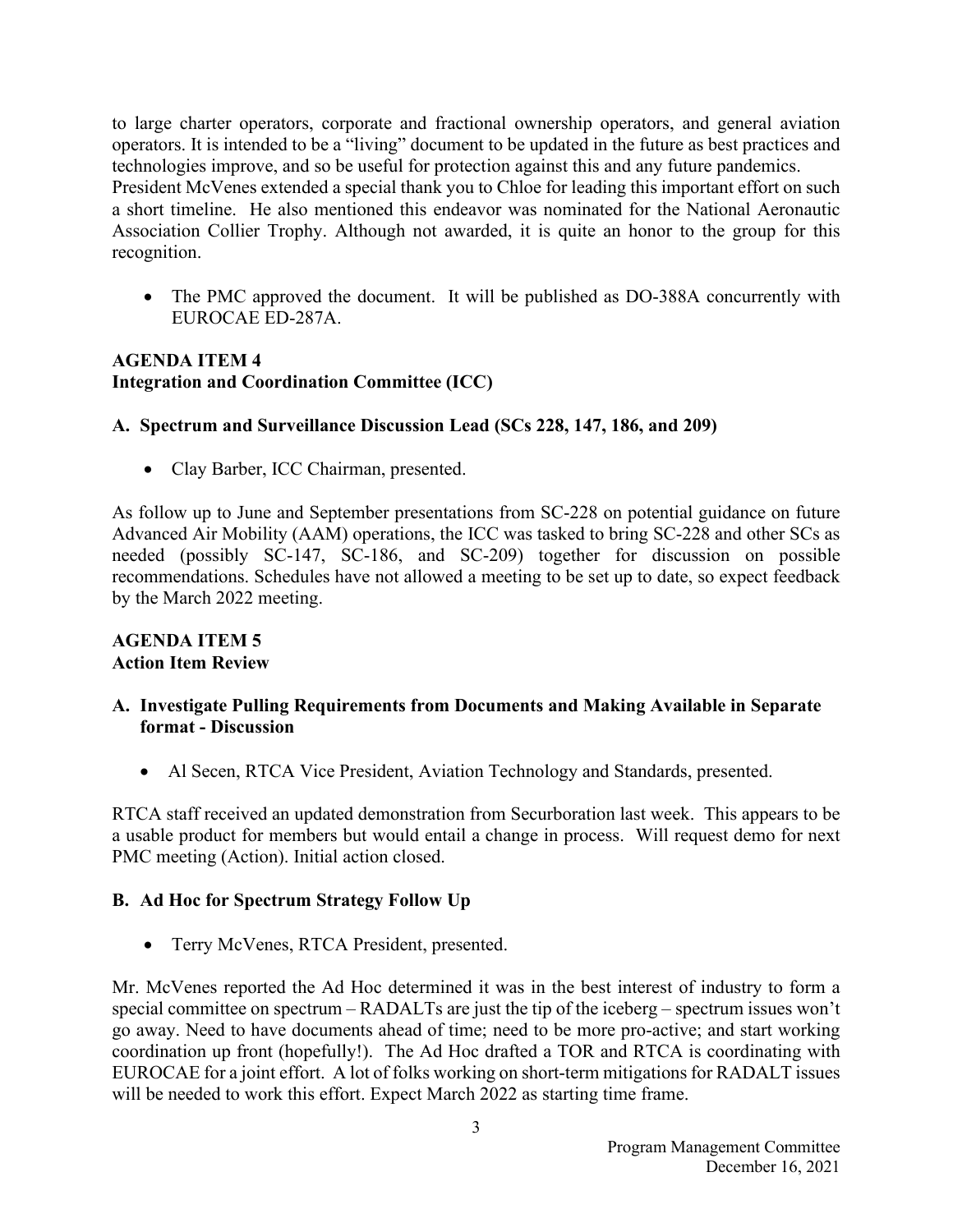PMC members agreed this is an important matter for RTCA to work and thanks to industry for its support. RTCA received 4 letters of endorsement for this effort. Mr. McVenes also thanked Ed Hahn (ALPA) for volunteering to serve as Chairman and Clay Barber (Garmin) to serve as Secretary of the SC.

Andy Roy fully supported this move as it is a very important item. He requested a presentation be given to the ICAO Frequency Spectrum Management Panel (FSMP) on RTCA's efforts (Action).

Anna von Groote advised PMC members that the concept went before the EUROCAE Council in November, and they agreed to form a joint group. The TAC will meet in January so timing will be good for a potential March kick-off. Also, Anna Guégan was accepted as a member of the ICAO FMSP.

• The PMC approved creation of a new Special Committee (SC) to concentrate on Spectrum topics. It will be designated SC-242. The TOR will be finalized at the group's first meeting and in coordination with FAA inputs (agenda item 5E).

This closes the action for the Spectrum Ad Hoc.

### **C. Add ICAO Representative to PMC invite**

• Terry McVenes, RTCA President, presented.

We are still awaiting a point of contact. Andy Roy volunteered to assist with follow up. Action still open.

### **D. Review / Adjust Inter-Special Committee Requirements Agreement (ISRA) Process**

• Al Secen, RTCA Vice President, Aviation Technology and Standards, presented.

Mr. Secen reported the RTCA staff had worked potential changes to the ISRA process but found it to be quite cumbersome and possibly may have outlived its usefulness. Chairman Hegarty provided a short history of the establishment of the ISRA process but agreed that it is providing to be too rigid to meet original objectives. He recommended it be eliminated. Mr. Secen pointed out that most SC's that need to work/coordinate with each other go direct. If any issues arise the matter is brought to the PMC.

After discussion, PMC members approved to discontinue the ISRA process from here forward. Any open ISRA's should be noted in TORs and will be closed as practical. Action closed.

Members asked how many outstanding ISRA's are in place and on what topics. RTCA Staff will provide. (Action)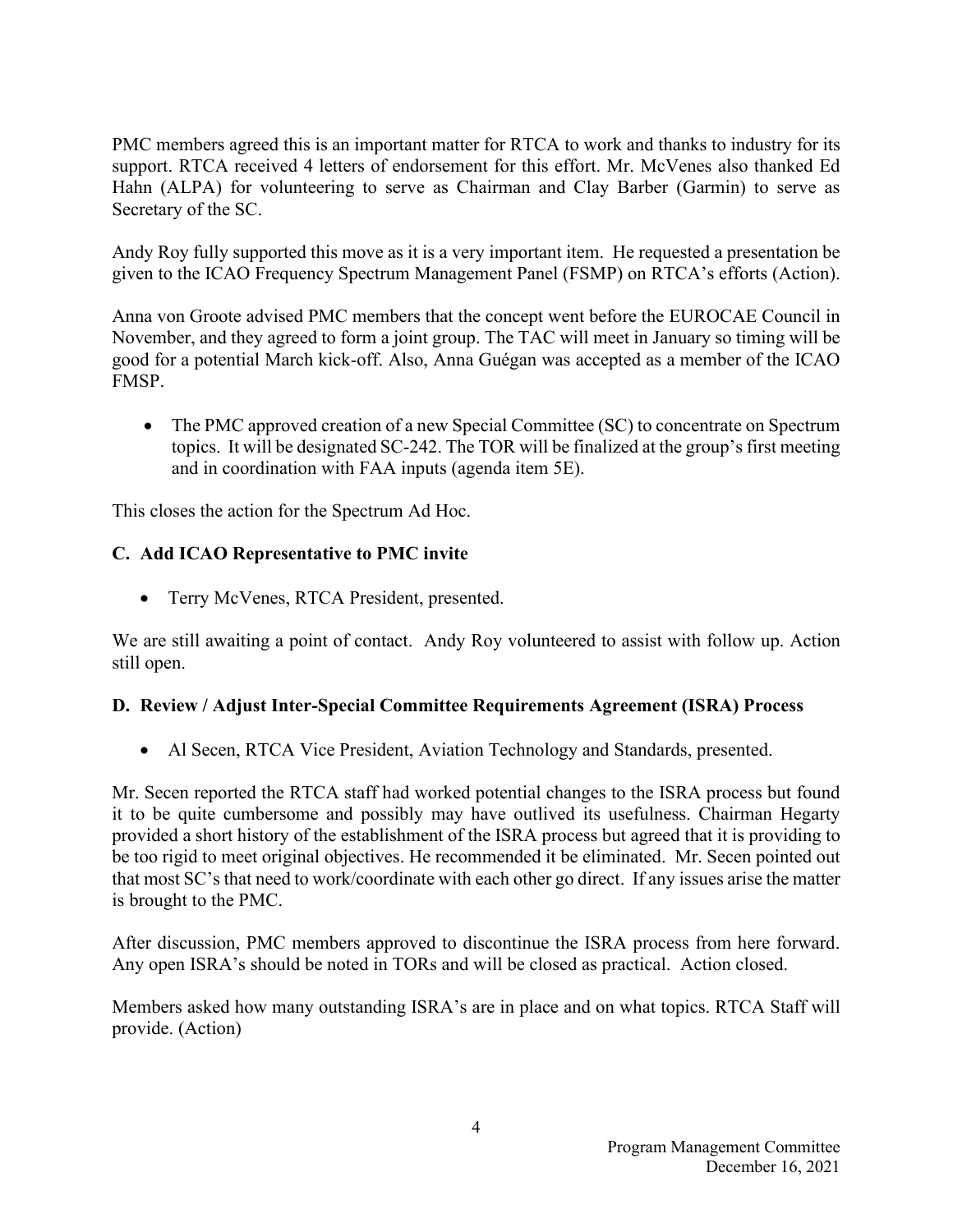## **E. Follow-Up on FAA input on draft Spectrum SC TOR**

• Robert Bouza, Federal Aviation Administration, presented.

The FAA is still reviewing the draft TOR. They would like a gain a better understanding of the documents proposed in the TOR and how they will be used. He requested a meeting with the newly approved (agenda item 5B) SC leadership to this end. Chairman Hegarty indicated that the FAA might also view this meeting as also an opportunity to shape the scope of the SC to better serve the aviation community. (Action added meeting)

#### **F. Reach out to DAC for their actions on spectrum and surveillance activities**

• Terry McVenes, RTCA President, presented.

Mr. McVenes advised he had reached out to the new Advanced Aviation Advisory Committee (AAAC) (formally Drone Advisory Committee (DAC)) Chairman Houston Mills. Mr. Mills talked to Jay Merkle and asked that RTCA provide a presentation to the AAAC or possibly Mr. Merkle and a smaller group. More to follow at next PMC meeting. Action still open.

# **G. File Ex Parte with FCC on SC-239 Paper Errata and Input on Data Clarification**

• Karan Hofmann, PMC Secretary, presented.

Ms. Hofmann reported the ex parte to address the September 2021 SC-239 Paper Errata approval and data clarification was filed on October 20, 2021. Action closed.

#### **AGENDA ITEM 6 Discussion.**

### **A. Out of Cycle Actions since last PMC Meeting – Presentation Summary**

• Karan Hofmann, PMC Secretary, presented.

As a reminder and for formal documentation, the following item was reviewed and approved by electronic ballot since the last PMC meeting:

• RTCA FCC Response RM-11798 from SC-228 (RTCA Paper No. 257-21/PMC-2204)

### **B. SC-159 – Navigation Equipment Using the Global Navigation Satellite System (GNSS) – Revised TOR**

• Dr. Chris Hegarty, SC-159 Co-Chairman, presented.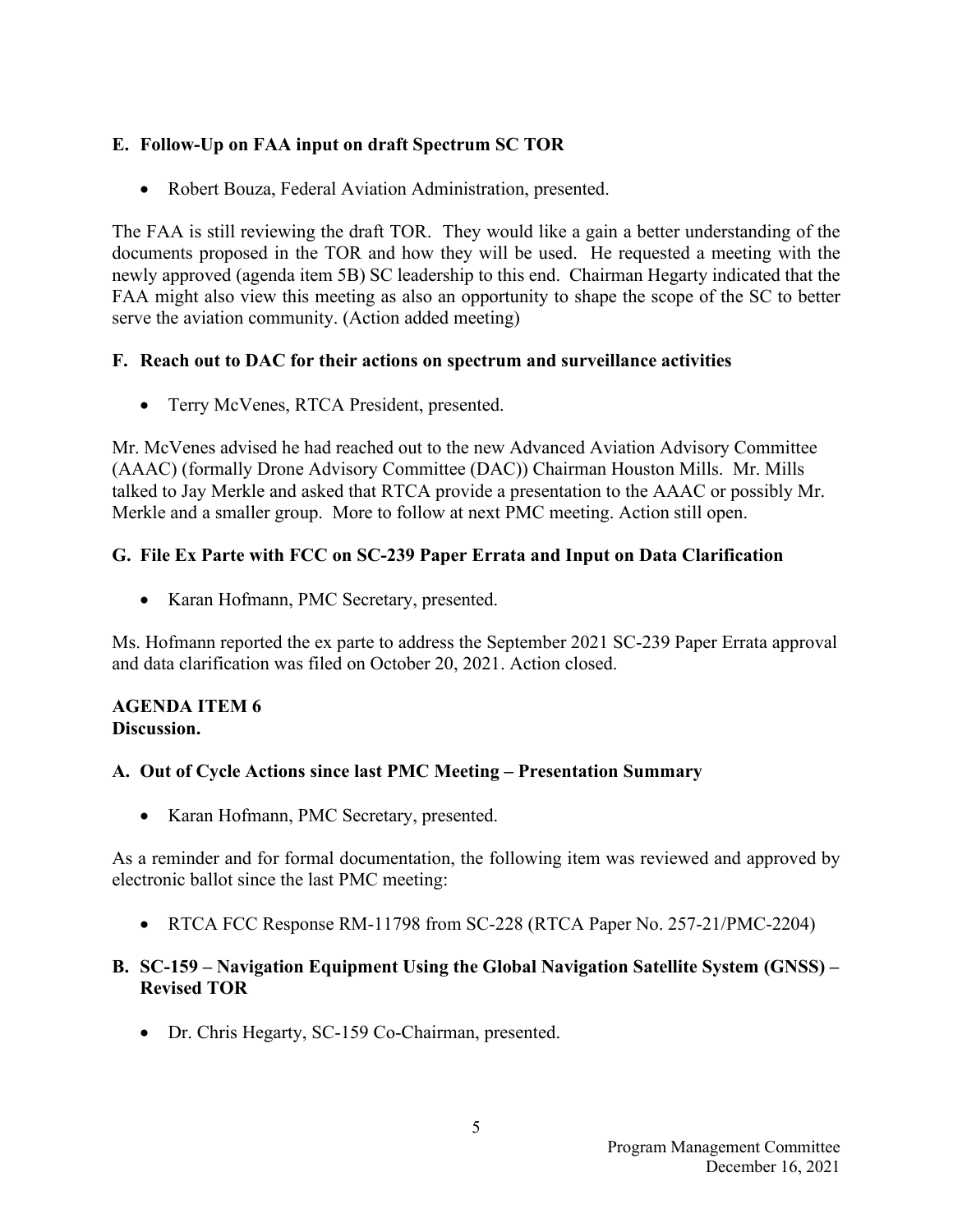The group requested changes to delivery dates on all documents. They also added a White Paper to evaluate and recommend whether BeiDou and BDSBAS are ready to be included within RTCA/EUROCAE DFMC MOPS.

There was some discussion on the various proposed dates – some representing two-year delay, while others four years. Admittedly most of the dates are out of RTCA's control – depends on inputs from ICAO and the deployment/modernization schedules of the GNSS constellations.

Members indicated that since DO-235C (agenda item 3A) was not presented and approved, need to leave it as deliverable in the TOR.

• The proposed revised TOR with DO-235C retained in the list of products was approved (RTCA Paper No. 006-22/PMC-2231).

# **C. SC-206 – Aeronautical Information and Meteorological Data Link – Revised TOR**

• Eldridge Frazier, SC-206 Government Authorized Representative, presented.

The group requested a delivery date change for their joint MASPS for Aeronautical Information/Meteorological Data Link Services with EUROCAE WG-76. They also requested the addition of two new tasks: to work with WG-76 on their update to ED-89A (Data-Link Application System Document) and publish as new RTCA document, and a White Paper with recommendations to the PMC for any additional turbulence activities since the publication of DO-370 (Guidelines for In Situ Eddy Dissipation Rate (EDR) Algorithm Performance) in December 2017.

• The proposed revised TOR was approved (RTCA Paper No. 013-22/PMC-2236).

# **D. SC-213 – Enhanced Flight Vision Systems/Synthetic Vision Systems – Revised TOR Status**

• Patrick Krohn, SC-213 Co-Chairman, presented.

Mr. Krohn provided an update on the status of SC-213 deliverables. The group is evaluating their delivery dates and will probably approach the PMC at the June meeting for possible changes. They also presented a proposal for PMC to work with EUROCAE to convene the existing international vision system expertise and other stakeholders to identify any standards that would be of use for Urban Air Mobility. Follow-on discussion brought up possible suggestions – coordinate with SC-228 WG-4 on their MOPS (Navigation Group – Joel Wichgers and Matt Harris Task Leads); possibly reach out to EUROCAE WG-112 – VTOL (Sergiu Marzac, TPM); encourage possible workshop; and continued NASA involvement ("retiring" chairman Tim Etherington may become a NASA contractor so not expected to go away form SC-213 work).

• The presentation is posted on AerOpus (RTCA Paper No. 319-21/PMC-2221).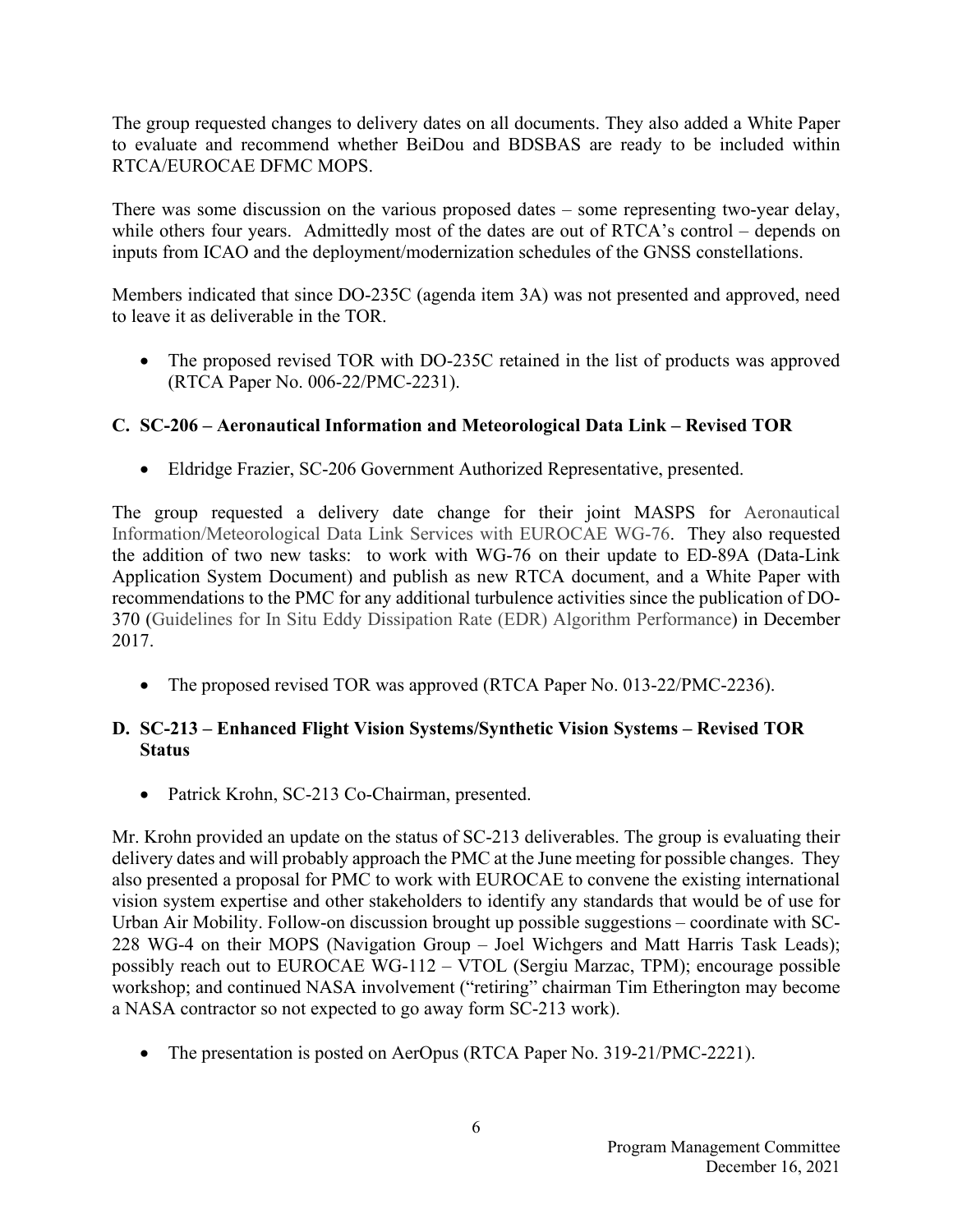# **E. SC-214 – Standards for Air Traffic Data Communication Services – Revised TOR**

• Claire Robinson, SC-214 Chairman, presented.

The group requested updates to deliverables' titles, as well as change of delivery date and adding scope to the new verification test document (which will now be joint activity with EUROCAE WG-78).

Based on ISRA status (agenda item 5D), PMC members requested to include the completion of ISRA from SC-186. (Action)

• The proposed revised TOR was approved with the addition of the ISRA (RTCA Paper No. 008-22/PMC-2233).

# **F. SC-222 – Aeronautical Mobile Satellite (Route) Services (AMS(R)S) – Revised TOR**

• Alan Schuster Bruce, SC-222 Co-Chairman, presented.

The group requested development of two revisions to their MOPS and MASPS documents to incorporate items associated with the launch of Inmarsat Elera program and 16 satellites, expected incorporation of ATN/IPS into AMS(R)S avionics from Inmarsat SBB and Iridium Certus, and the launch of Inmarsat UAV service (Inmarsat Velaris) and Iridium Certus UAV service GLOS (Global Line of Sight).

• The proposed revised TOR was approved (RTCA Paper No. 007-22/PMC-2232).

### **G. SC-230 – Airborne Weather Detection Systems – Revised TOR**

• Venkata Sishtla, SC-230 Member, presented.

The group requested a change to a current deliverable to add specification for radar detection of high-altitude ice crystals to DO-220A. Additionally, the group would like to evaluate the need for possible radar detection of volcanic ash per a request from the FAA and updates to the predictive windshear functionality to accommodate modern aircraft characteristic and additional types of aircraft.

• The proposed revised TOR was approved (RTCA Paper No. 009-22/PMC-2234).

### **H. SC-236 – Standards for Wireless Avionics Intra-Communication System (WAIC) within 4200-4400 MHz – Revised TOR**

• Steve Rines, SC-236 Co-Chairman, presented.

The group requested delivery date changes for both of their documents. There have been delays due to ICAO activity, but now they are ready to press forward. They are also adding a Co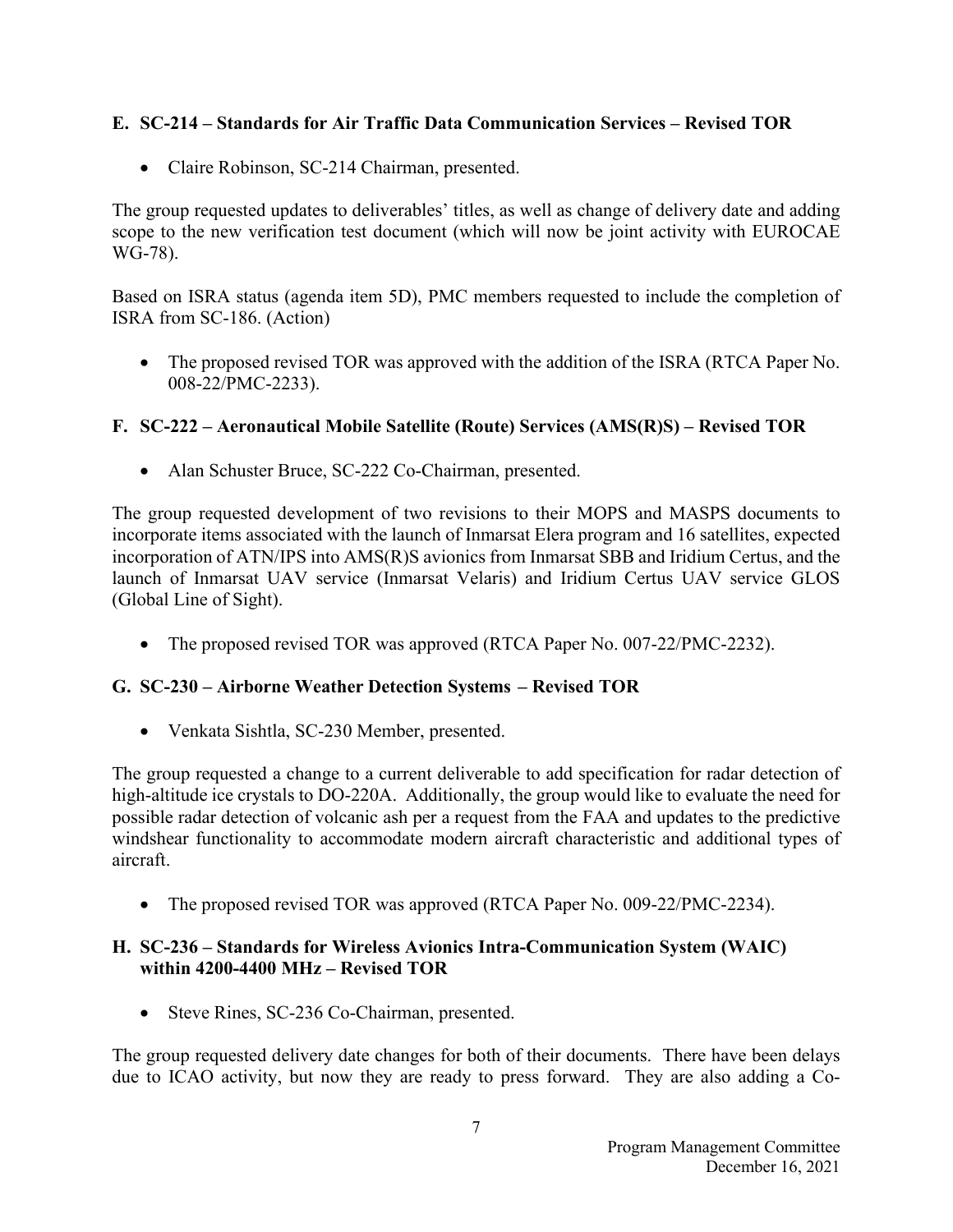Chairman Uwe Schwark from Airbus. The PMC members acknowledged the challenges the group has faced and appreciate the efforts to get on track.

• The proposed revised TOR was approved (RTCA Paper No. 010-22/PMC-2235).

# **I. SC-240 – Topics on Software Advancement – Revised TOR Update**

• Steve Cook, SC-240 Chairman, presented.

Dr. Cook provided an update of the work of SC-240 and presented some outstanding needs for the group. Although the group is working hard and meeting regularly (nine Plenaries since May 2020 and weekly telecons) the group is more than six months overdue on its deliverables. SG-1's document is still in work with several sections still needing to be written. While SG2's document has a solid draft, it does not meet the entire envisioned scope of the TOR.

Challenges include:

- Difficulty in attracting new entrants reluctance to embrace new and novel approaches
- Differences in UAS/Lower Risk regulatory structures in US/Europe affecting level of similarity of SG-1 product to DO-178
- Decision to make SG-2 document a Supplement to DO-178/278 having unintended consequences
- Difficulty in attracting participants to meet face-to-face due to COVID, travel budgets

Thus, TOR updates are needed:

- Updated completion dates
- Scalable, spiral approach to fulfilling TOR desired (group not able to use due to lack of specific language interpreted as not able to do)
- Proposed title change for the SG-2 document
- Clarification on types of documents desired (stand-alone, supplement, other)
- New Chair Dr. Cook is stepping down due to his company pulling him to other projects

President McVenes commented he is profoundly disappointed. He is very sorry to see Dr. Cook stepping down and the slow progress of the group, for which the PMC shares some responsibility as it established the original scope and objectives. Understand, establishing new software standards is a difficult task, but we need to make appropriate changes to ensure success. Any changes need to be in lock step with EUROCAE since joint effort. Dr. Cook was specifically recruited to be the Chairman – a thank you was extended, and his leadership will be missed.

Further discussion focused on difference between the FAA and EASA focus (durability and realignment means of compliance vs. open specific and certified criteria), means to still achieve objectives with these differences, relationship with DO-178 and DO-278 struggle, and new founding principles.

The next Plenary has not been set but looking ahead the group will need specific guidance on a way forward. President McVenes took an action to meet offline with EUROCAE to work through issues. (Action)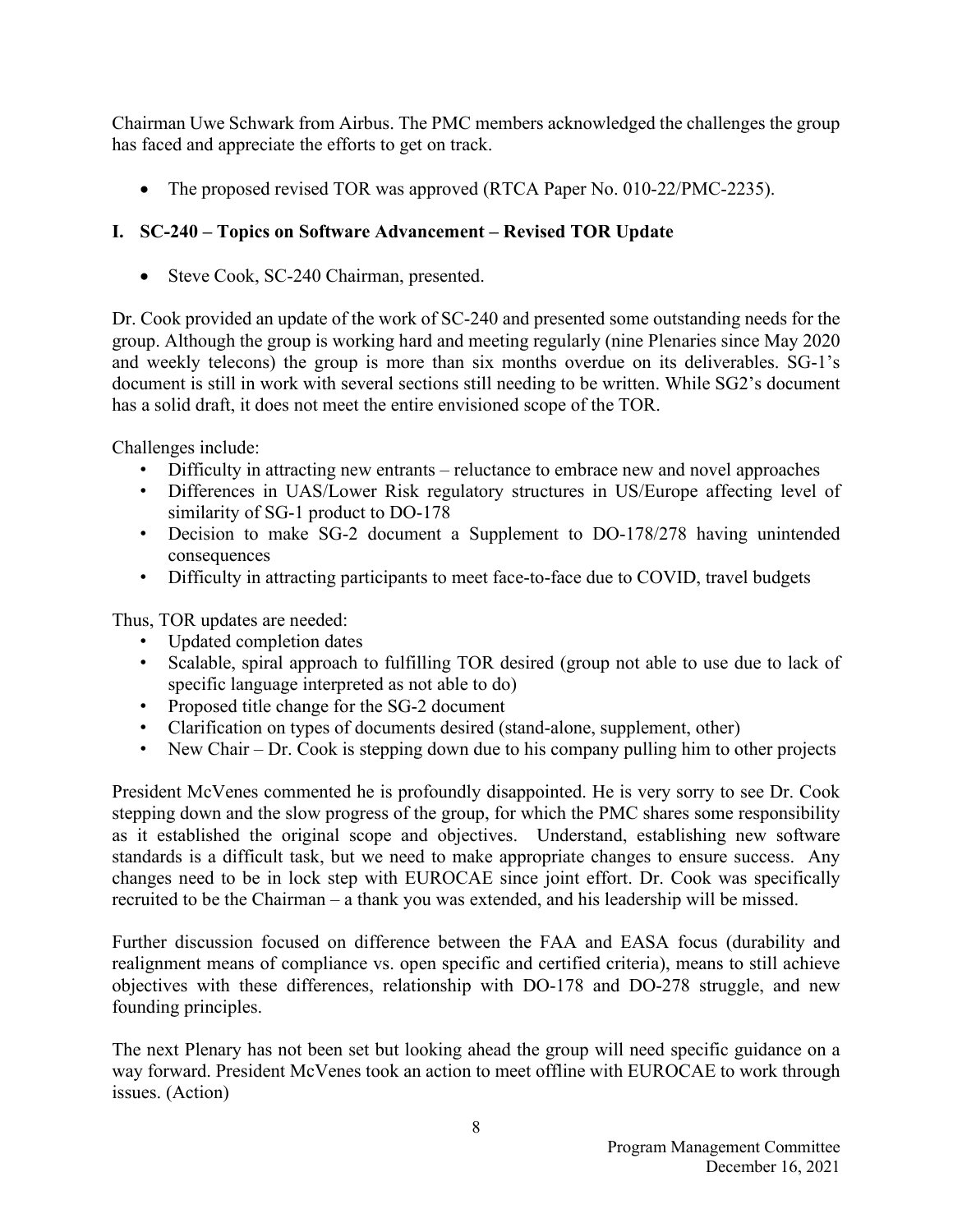• The presentation is posted on AerOpus (RTCA Paper No. 323-21/PMC-2224).

# **J. SC-FAS – Forum for Aeronautical Software – SC Activation and TOR Approval**

• Al Secen (RTCA Vice President, Aviation Technology and Standards) and Anna von Groote (EUROCAE Director Technical Programme) will present.

Mr. Secen and Ms. von Groote provided an update on the FAS transition to potentially a formal Special Committee/Working Group. It was noted that the FAS and SC-240/WG-117 are introspectively intertwined. Thus, we are not ready to move ahead until the SC-240/WG-117 path forward is solved. The Secretariats will get together and then get the PMC and TAC involved. Mr. Arbuckle (FAA) reminded the group of all the problems with SC-203 – we don't want to solve world hunger, but rather break down and prioritize core objectives, scope, and specifics.

# **K. FAA Actions Taken on Previously Published Documents – Update**

• Robert Bouza (FAA) presented.

FAA Published Documents that reference published RTCA Documents, FAA Pending Documents for RTCA Documents Published, and FAA plans for RTCA Documents pending PMC approval were reviewed. Original document is posted in AerOpus (RTCA Paper No. 325-21/PMC-2226).

Highlights of discussion include:

- FAA is recommending three documents be removed from the tracking list until planned next revisions of the documents are published:
	- DO-370 awaiting results of new SC-206 recommendations on Wake Turbulence
	- DO-343D as there is not immediate use in AC
	- DO-181F waiting Change 1 publication in January 2022
- There was discussion on publication of TSO's vs. AC's
	- TSO's are a little faster, as they do not go through legal review by AGC
		- Expect about 8 months before document is published
	- AD's still longer with legal review by AGC
- PMC Members commented they greatly value these summaries
- Provided feedback that 4<sup>th</sup> column with "six months after AGC review" is not very helpful and requested it be changed to projected FAA release date
	- Mr. Bouza explained that any significant rule change needed AGC review so that was the long pole in the tent
	- The six months after AGC review is for public review and comment

# **L. Special Committees - Chairmen's Reports, Active Inter-Special Committee Requirements Agreements (ISRA) – Review**

• Rebecca Morrison, RTCA Program Director, presented.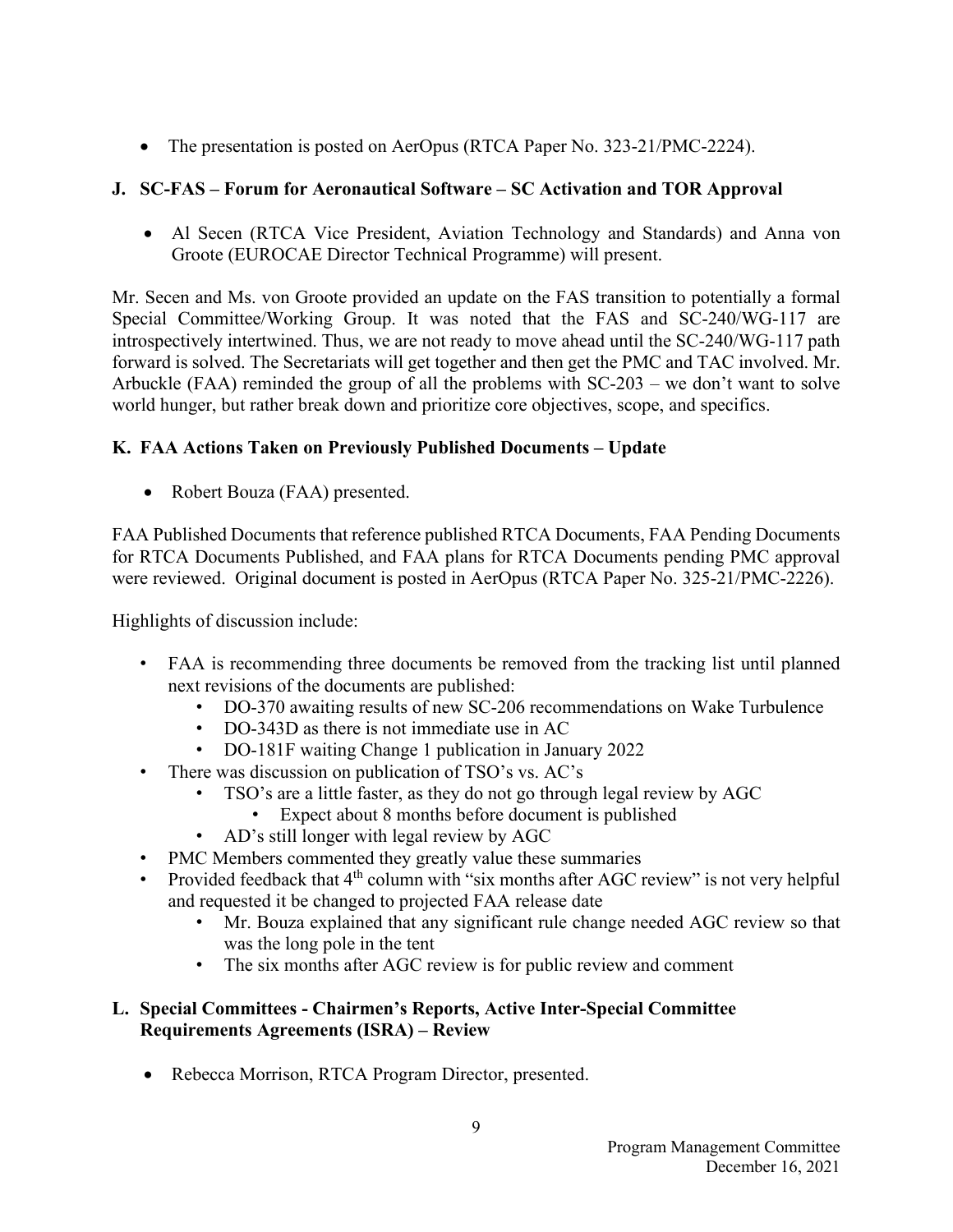Reports were received from SC-237, SC-235, SC-234, SC-228, SC-227, SC-224, SC-223, SC-214, SC-209, SC-206, SC-186, SC-147, and SC-135.

SC-241 – Presented today on a document (agenda item 3C).

- SC-240 Presented an update today (agenda item 6I).
- SC-239 Presented an ECC filing recommendation (agenda item 7A).
- SC-236 Presented today on revised TOR (agenda item 6H).
- SC-230 Presented today on revised TOR (agenda item 6G).
- SC-222 Presented today on revised TOR (agenda item 6F).
- SC-216 Presented today on a document (agenda item 3B).
- SC-214 Presented today on revised TOR (agenda item 6E).
- SC-213 Presented update today (agenda item 6D).
- SC-206 Presented today on revised TOR (agenda item 6C).

SC-159 – Presented today on revised TOR (agenda item 6B) and discussed status of document (agenda item 3A).

The complete matrix and individual committee reports are posted on AerOpus (RTCA Paper No. 309-21/PMC-2218).

### **M. International Coordination – Status Update**

• Rebecca Morrison, RTCA Program Director, will present.

Besides the normal update of activity, Terry McVenes (RTCA President), Al Secen (RTCA Vice President, Aviation Technology and Standards), Anna von Groote (EUROCAE Director Technical Programme), and Dr. Chris Hegarty (RTCA PMC Chairman) provided a summary of the annual RTCA/EUROCAE Coordination meeting held at RTCA 16-17 November. Main topics covered were reaffirmation of RTCA/EUROCAE commitment, review of non-joint activities, processes for synchronization, and a two-hour session with FAA and EASA representatives.

• The EUROCAE update is posted on AerOpus (RTCA Paper No. 308-21/PMC-2217).

**AGENDA ITEM 7 Other Business.**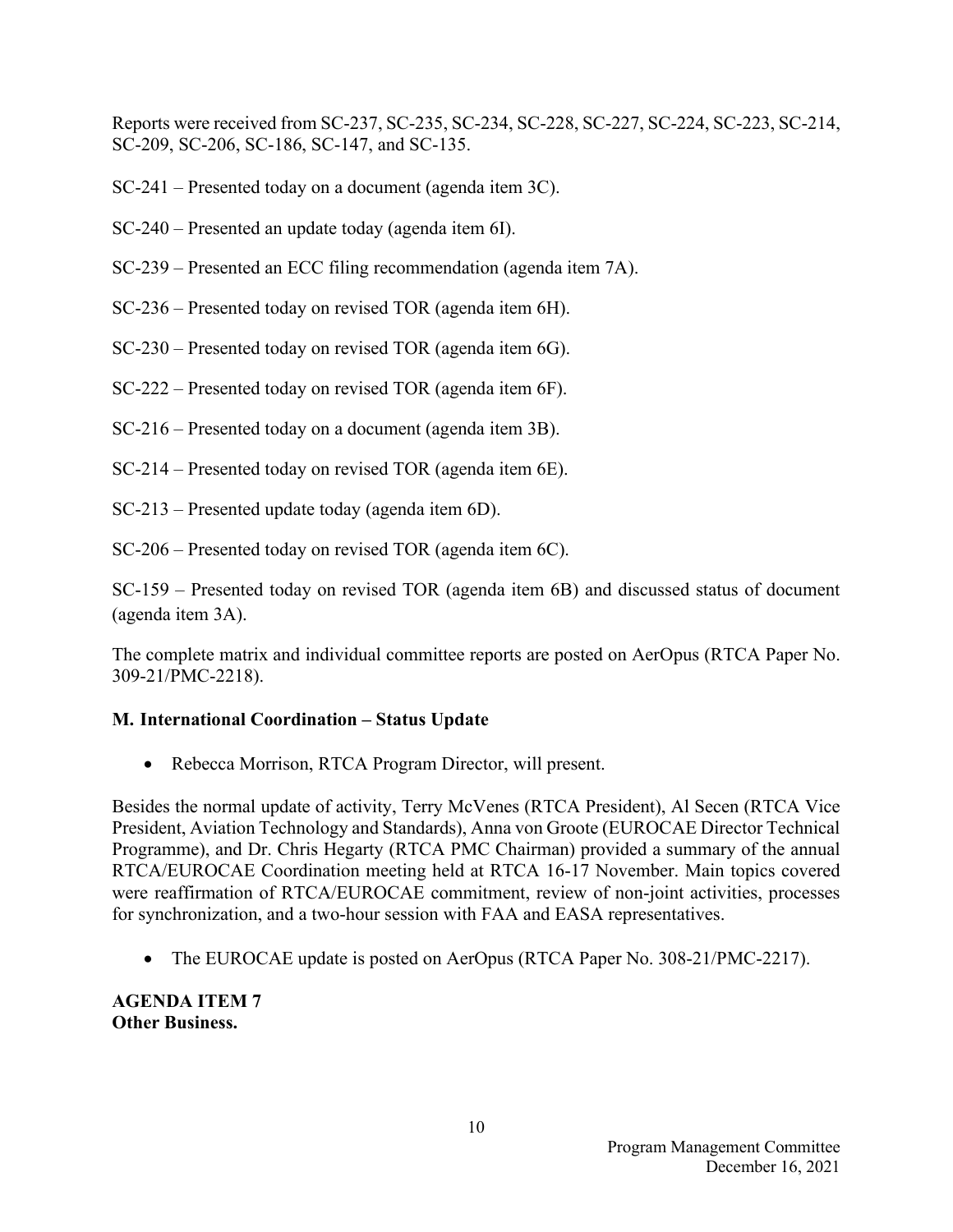# **A. ECC Response – SC-239 Request/Discussion**

• Seth Frick and Jean Luc Robin, SC-239 Co-Chairmen, presented.

The European Communications Committee (ECC) forwarded a Liaison Statement to RTCA Special Committee 239 (SC-239) and EUROCAE Working Group 119 (WG-119) on Radar Altimeters operating across the band 4.2-4.4 GHz and the impacts from 5G communications network. They requested information and assistance on conflict between the results of various studies and tests.

PMC members were asked for any inputs on the drafted response and provided a few edits. Mr. Hoekema thanked RTCA and EUROCAE for responding and appreciated the urgency in the reply.

A joint response will be sent back from the Secretariat level.

• The request, SC/WG inputs, presentation, and a proposed response letter from RTCA/EUROCAE Secretariats are posted on AerOpus (RTCA Paper No. 324-21/PMC-2225).

# **B. RTCA IP Policy Change - Information**

• Al Secen, RTCA Vice President, Aviation Technology and Standards, presented.

The Proprietary Reference in RTCA Documents Policy was recently updated on means to make SC members aware of the policy moving more to electronic notification (section VI) and the Commitment to License (CtL) wording with respect to compensation by the signer (section VII). This adjusted the wording in the CtL (Appendix A), deleted the Membership Application (Appendix B), and adjusted Appendix C to Appendix B.

• The new Advisory Board Approved IP Policy is posted on AerOpus (RTCA Paper No. 315-21/PD-202).

# **AGENDA ITEM 8 Schedule for Committee Deliverables and Next Meeting Date**

Documents expected for the March 17, 2022, meeting:

- SC-159, Navigation Equipment Using the Global Navigation Satellite System (GNSS) o DO-235C – *Assessment of Radio Frequency Interference Relevant to the GNSS L1 Frequency Band* - Possible out of cycle approval
- SC-186, Automatic Dependent Surveillance Broadcast (ADS-B)
	- o DO-260C Change 1 *1090 MHz ADS-B Out MOPS* Will be requesting out of cycle approval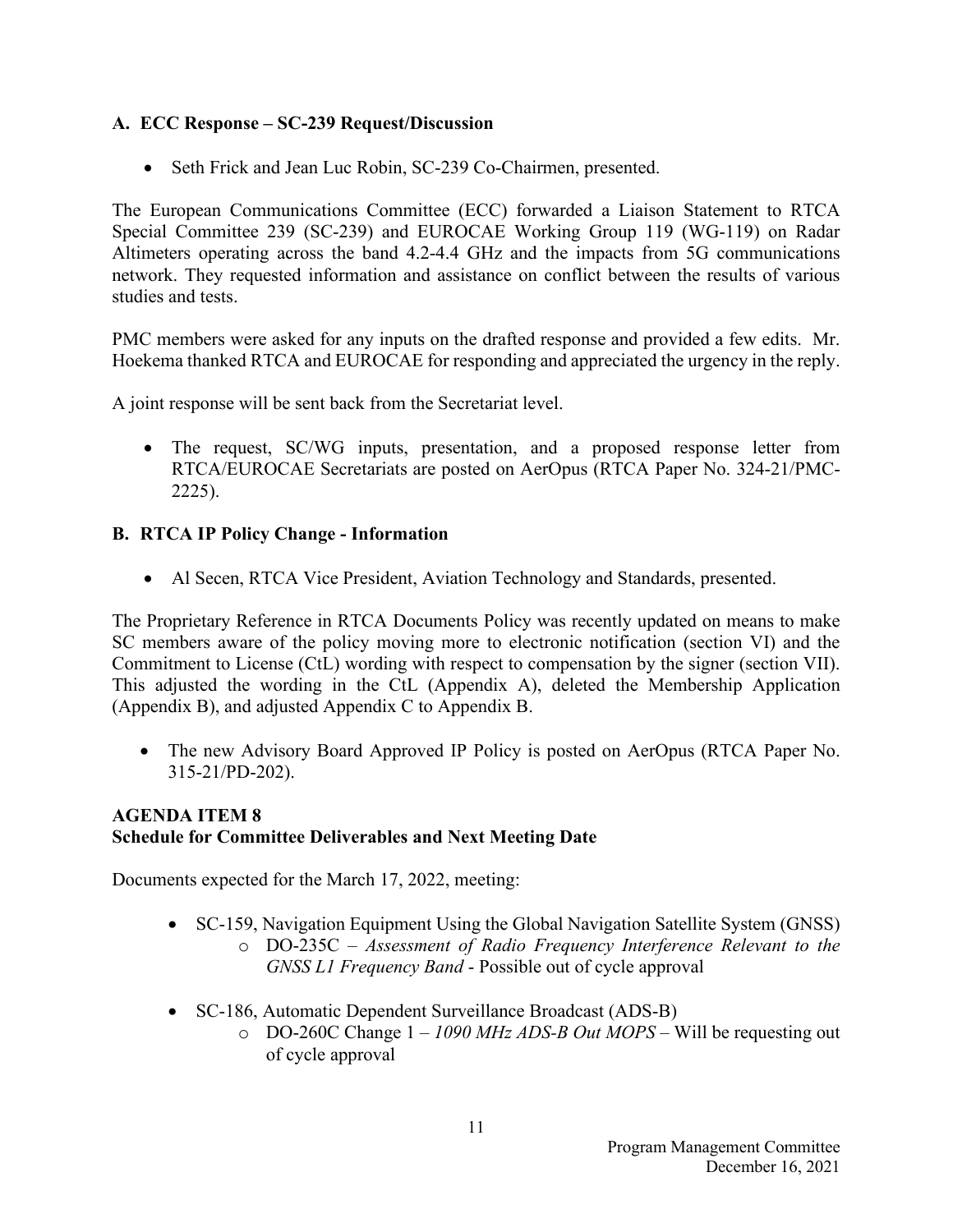- SC-209, Minimum Operational Performance Standards for ATCRBS/Mode S Transponder
	- o DO-181F Change 1 *Transponder MOPS*  Will be requesting out of cycle approval
- SC-217, Aeronautical Databases

o New Document – *Considerations for Aeronautical Data Alternation* Post Meeting Added Note: this document is now expected to be presented in June.

- SC-223, Internet Protocol Suite (IPS) and Aeronautical Mobile Airport Communications System (AeroMACS)
	- o DO-346A *AeroMACS MOPS*

Post Meeting Added Note: this document is now hoped to be presented in June.

The dates for the next four PMC meetings were confirmed: Thursday, March 17, 2022; Thursday, June 23, 2022; Thursday, September 15, 2022; and Thursday, December 15, 2022.

### **AGENDA ITEM 9 New Action Item Summary**

See PMC Action Item Table.

*/Signed/*  Karan Hofmann, Secretary RTCA Program Management Committee

**CERTIFIED** to be a true and accurate report of the meeting.

*/Signed/*  Christopher Hegarty, Chairman RTCA Program Management Committee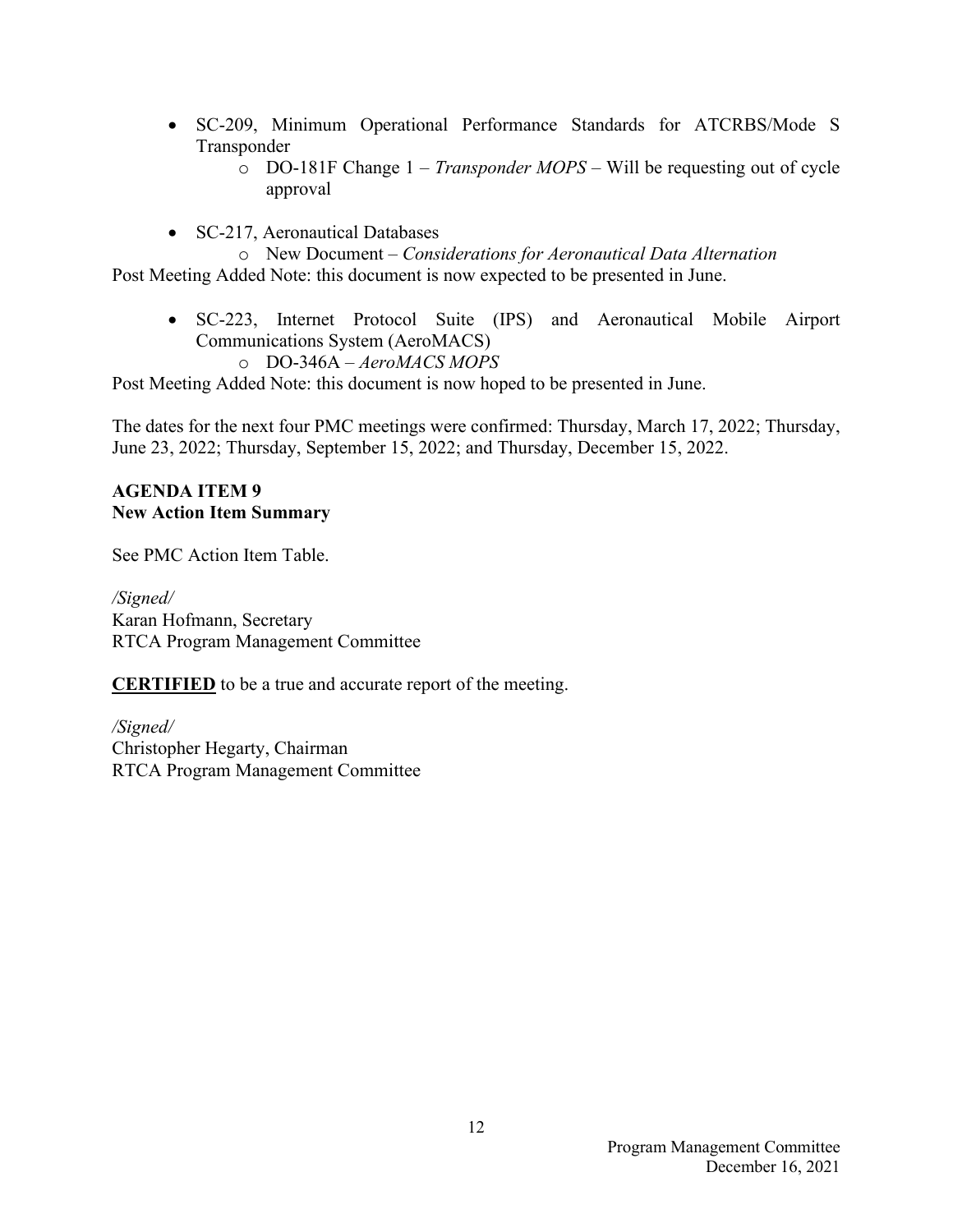# **Program Management Committee – December 16, 2021 ATTENDANCE LIST**

# **PMC MEMBERS:**

| Christopher | Hegarty           | The MITRE Corporation                              |  |
|-------------|-------------------|----------------------------------------------------|--|
|             |                   | Chairman                                           |  |
| Doug        | Arbuckle          | Federal Aviation Administration                    |  |
| Clay        | <b>Barber</b>     | Garmin Ltd.                                        |  |
| Rita        | Estrada-Cavallini | Federal Aviation Administration                    |  |
| Nazeif      | Habboub           | Collins Aerospace                                  |  |
| Ed          | Hahn              | Air Line Pilots Association                        |  |
| Jens        | Hennig            | <b>General Aviation Manufacturers Association</b>  |  |
| Hette       | Hoekema           | <b>European Aviation Safety Agency</b>             |  |
| Robert      | Ireland           | Airlines for America (partial attendance, proxy to |  |
|             |                   | Chairman Hegarty as needed)                        |  |
| Donald      | Kauffman          | Honeywell International, Inc.                      |  |
| Terrance    | Kirk              | Aviation Information Sharing and Analysis Center   |  |
| James       | McClay            | <b>Aircraft Owners and Pilots Association</b>      |  |
| Terry       | McVenes           | RTCA, Inc.                                         |  |
| <b>Bill</b> | McWhirter         | U.S. Air Force                                     |  |
| Di          | Reimold           | Federal Aviation Administration                    |  |
|             |                   | Government Authorized Representative               |  |
| Andrew      | Roy               | Aviation Spectrum Resources, Inc.                  |  |
| Al          | Secen             | RTCA, Inc.                                         |  |
| Jessie      | Turner            | The Boeing Company                                 |  |
| Heidi       | Williams          | <b>National Business Aviation Association</b>      |  |

| <b>OTHER ATTENDEES:</b> |             |                                        |  |
|-------------------------|-------------|----------------------------------------|--|
| Rich                    | Adler       | <b>Federal Aviation Administration</b> |  |
| Robert                  | Bouza       | <b>Federal Aviation Administration</b> |  |
| <b>Steve</b>            | Cook        | Northrop Grumman                       |  |
| Tim                     | Etherington | <b>NASA</b>                            |  |
| Thea                    | Feyereisen  | Honeywell International                |  |
| Eldridge                | Frazier     | Federal Aviation Administration        |  |
| Seth                    | Frick       | Honeywell International                |  |
| Anna                    | Guégan      | <b>EUROCAE</b>                         |  |
| Karan                   | Hofmann     | RTCA, Inc.                             |  |
| Patrick                 | Krohn       | Universal Avionics Systems Corporation |  |
| <b>Bob</b>              | Lee         | <b>GXA</b> Consulting                  |  |
| Sam                     | Masri       | Honeywell International                |  |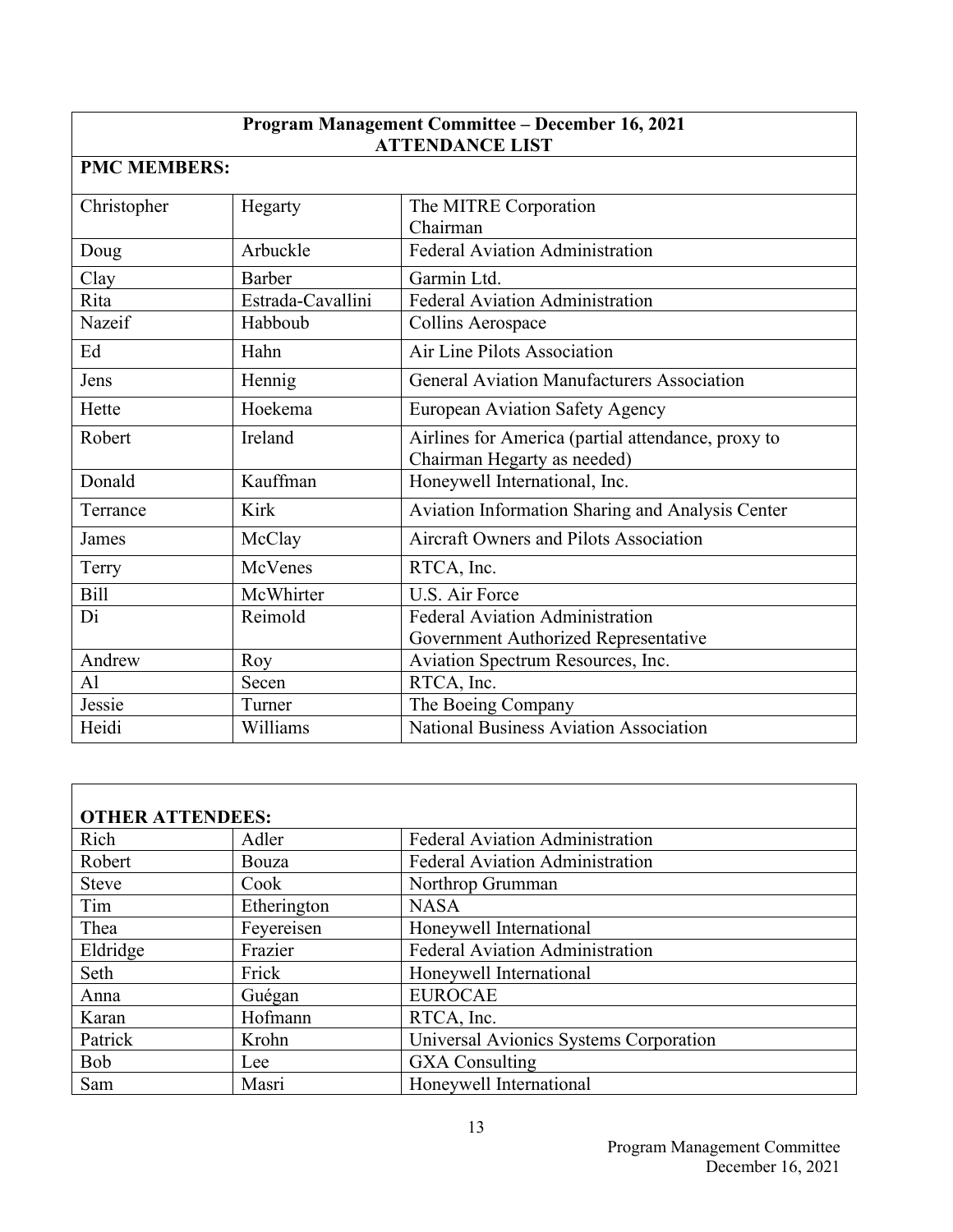| John           | Moore          | Collins Aerospace (Ret)                |  |
|----------------|----------------|----------------------------------------|--|
| Chloe          | Morosetti      | <b>United Airlines</b>                 |  |
| Rebecca        | Morrison       | RTCA, Inc.                             |  |
| Thomas         | Mustach        | <b>Federal Aviation Administration</b> |  |
| Trent          | Prange         | <b>Federal Aviation Administration</b> |  |
| Sebastian      | Reschenhofer   | <b>EUROCAE</b>                         |  |
| <b>Steve</b>   | Rines          | Safran                                 |  |
| Jean-Luc       | Robin          | Airbus                                 |  |
| Claire         | Robinson       | Universal                              |  |
| Alan           | Schuster-Bruce | Inmarsat                               |  |
| Nicholas       | Shrout         | Aviation Spectrum Resources, Inc.      |  |
| Paul           | Siegmund       | Federal Aviation Administration        |  |
| Venkata        | Sishtla        | Collins Aerospace                      |  |
| <b>Brandon</b> | Suarez         | <b>General Atomics</b>                 |  |
| Michelle       | Swearingen     | Federal Aviation Administration        |  |
| <b>Steve</b>   | Van Trees      | <b>Federal Aviation Administration</b> |  |
| Anna           | von Groote     | <b>EUROCAE</b>                         |  |
| Jim            | Williams       | <b>Aura Network Systems</b>            |  |
| Mark           | Zerr           | Collins Aerospace                      |  |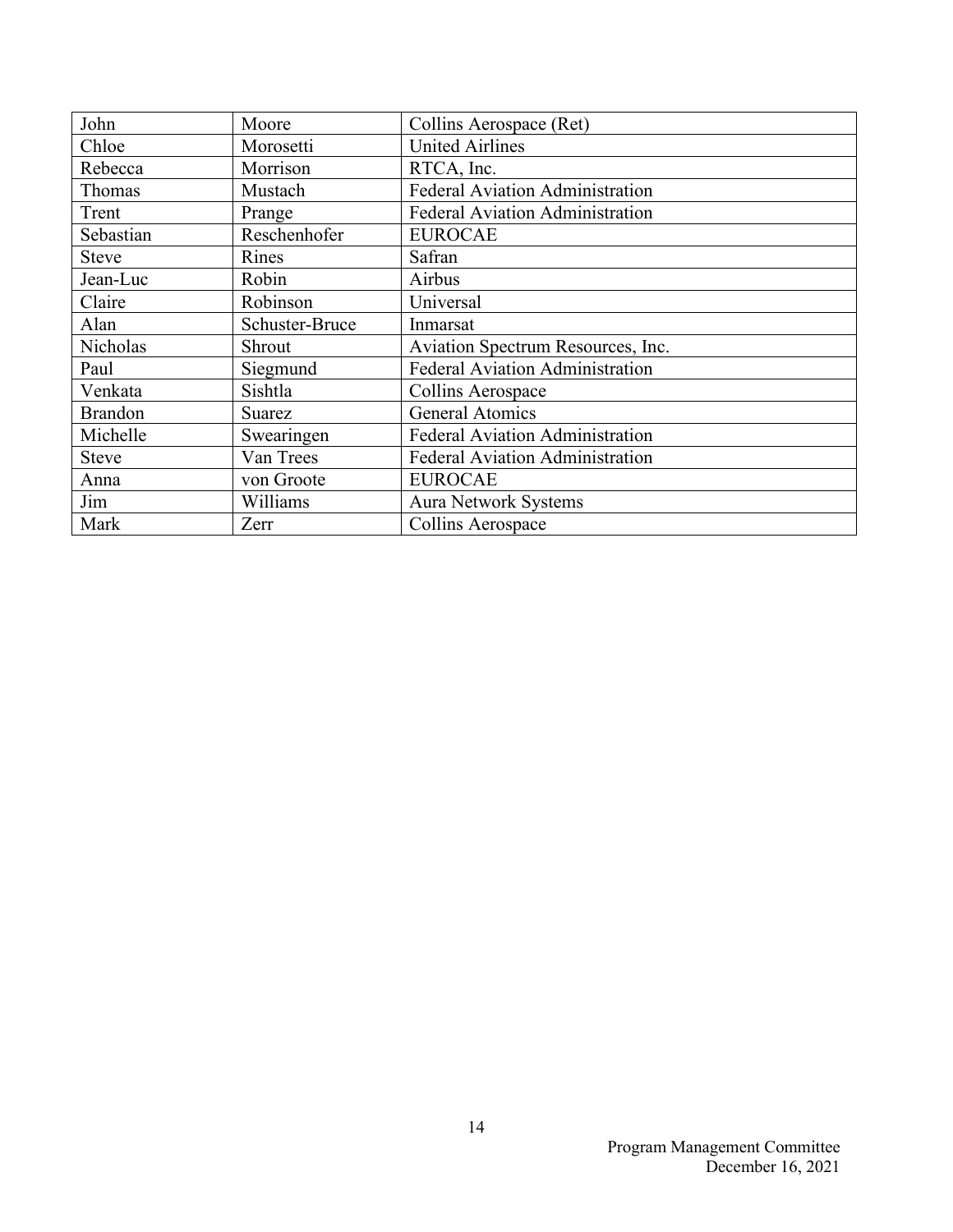| <b>PMC ACTION ITEM TABLE</b>                                                                                        |                                                                                                                                                                                                                                                                                                                                                                                                                                                                                                                                                                                                                                                                                                                                                                                                                               |                                                                                               |                           |               |
|---------------------------------------------------------------------------------------------------------------------|-------------------------------------------------------------------------------------------------------------------------------------------------------------------------------------------------------------------------------------------------------------------------------------------------------------------------------------------------------------------------------------------------------------------------------------------------------------------------------------------------------------------------------------------------------------------------------------------------------------------------------------------------------------------------------------------------------------------------------------------------------------------------------------------------------------------------------|-----------------------------------------------------------------------------------------------|---------------------------|---------------|
| <b>TRACKING</b><br><b>NUMBER</b><br>(Meeting Date)<br>and agenda item<br>from which<br>original action<br>resulted) | <b>ACTION</b>                                                                                                                                                                                                                                                                                                                                                                                                                                                                                                                                                                                                                                                                                                                                                                                                                 | <b>ACTION</b><br><b>ASSIGNED</b><br><b>TO</b>                                                 | <b>DUE</b><br><b>DATE</b> | <b>STATUS</b> |
| 06/21/2018<br>Agenda Item 8C                                                                                        | $06/21/2018$ – Investigate feasibility of providing<br>redlined versions of completed documents<br>$09/20/2018$ – Update provided, but further<br>questions<br>$12/13/2018$ – Redirect to pulling reqs from<br>documents and making available separate format<br>$03/21/2019$ – More structure format needed for<br>requirements in MOPS and MASPS – prototype<br>forthcoming<br>12/19/2019 - Research project has reached phase 2<br>funding $-$ work continues<br>03/26/2020 - some delays with COVID-19<br>$03/18/2021$ – Research took different direction –<br>determining if still possible to provide solution<br>needed<br>$06/17/2021$ – Hope to have demo soon<br>09/16/2021 - Demo for RTCA staff - hope to<br>share with PMC soon<br>$12/16/2021$ – Further update demo – set up<br>separate action for PMC demo. | Al Secen                                                                                      | Dec 2021                  | Closed        |
| 06/11/2020<br>Agenda Item 4A                                                                                        | 06/11/2020 - Ad Hoc for Spectrum Strategy<br>Follow Up<br>09/10/202 - Keep group active until SC-239<br>Report is submitted to the FCC<br>$12/17/2020$ – Discuss means to monitor situation -<br>either an Ad Hoc or new RTCA SC<br>$03/18/2021$ – Discussions on-going<br>$06/17/2021$ – Update provided for ongoing<br>activities<br>$09/16/2021$ – Expect to have SC TOR for next<br>meeting<br>$12/16/2021$ – Approval of Spectrum SC                                                                                                                                                                                                                                                                                                                                                                                     | Terry<br>McVenes, Di<br>Remold, Clay<br>Barber, Chris<br>Hegarty, Andy<br>Roy, Anna<br>Guégan | Dec 2021                  | Closed        |